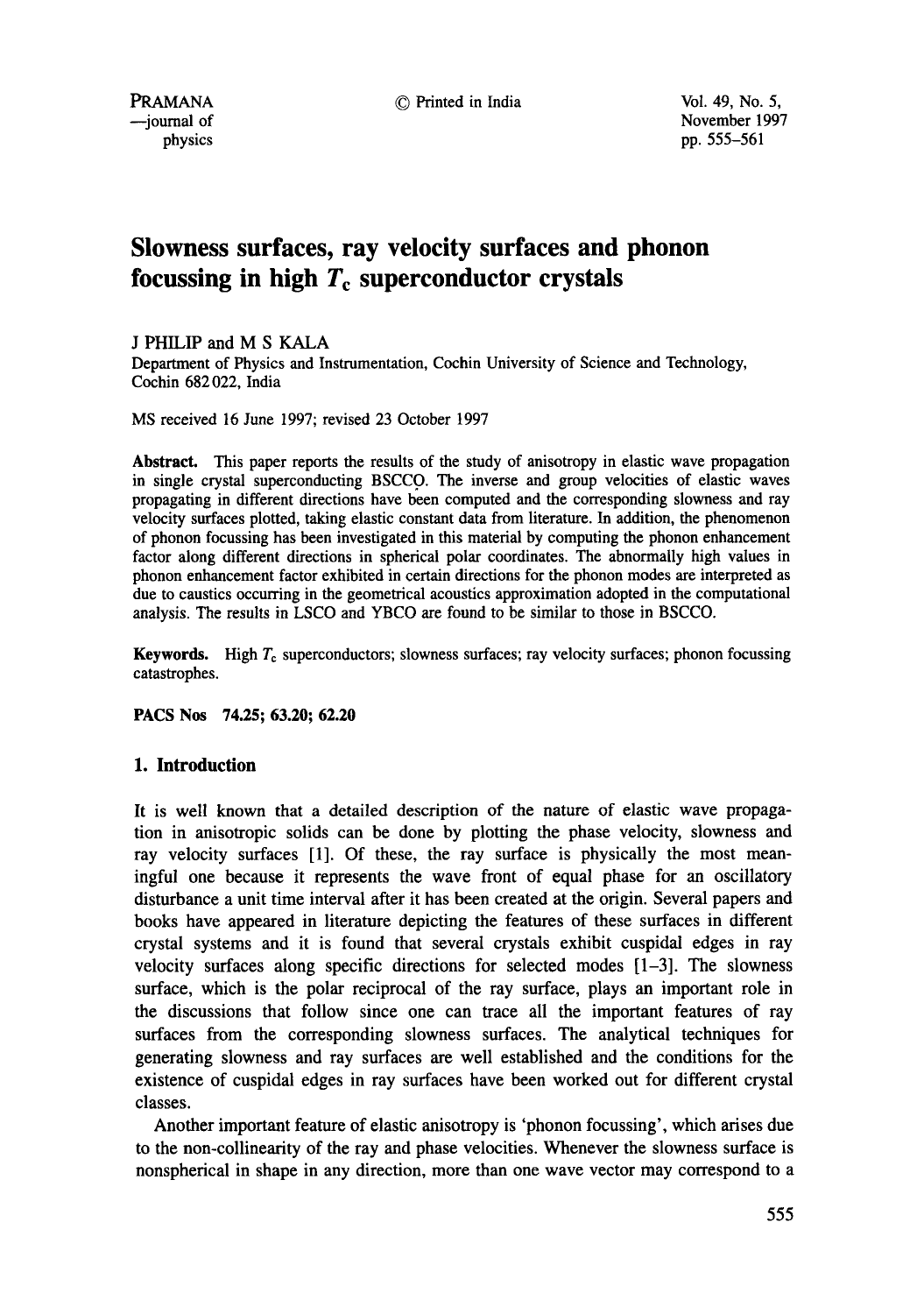### *J Philip and M S Kala*

single ray velocity vector and the corresponding ray surface will contain folds or cuspidal edges in that direction. Consequently, energy flow in that direction is enhanced compared to other directions. This effect, known as phonon focussing, is now well understood and has been a subject of intense research for the past two decades or so both theoretically and experimentally [4-7].

Several workers have carried out heat pulse experiments in ultrapure single crystals of Ge, GaAs, Si etc. and have demonstrated phonon focussing effects along selected directions for transverse acoustic modes. Most of these experiments exploit temporal analysis of the heat pulse intensity. Results of ballistic phonon imaging experiments carried out on Ge [7], GaAs [8] and KDP [9] show striking differences in the intensity of phonons propagating along different directions which have correspondence with phonon enhancement calculations in these crystals. Ballistic phonon imaging offers a geometric visualization of anisotropic phonon propagation in crystals.

The mechanism of superconductivity and the role played by phonons in superconducting transition in high  $T_c$  superconductors remain unclear even today. Of late, with the success in growing single crystals of many of the high  $T_c$  superconductors, it has become possible to get a better insight into these materials with the aid of fine experiments. The resonant ultrasound technique has been used to isolate the independent elastic constants of many of these materials [10-12]. However, all the independent elastic constants are available only for a few high  $T_c$  superconductor crystals, that too only at room temperature. The only material for which all the elastic constants above and below  $T_c$  have been reported is a textured BSCCO (2212) crystal with cylindrical symmetry about the  $c$ -axis [13]. Assumption of cylindrical symmetry merges some of the elastic constants resulting in only five independent ones.

In this paper, we trace the slowness and ray surfaces of single crystal BSCCO, taking elastic constant data from literature [13]. Phonon enhancement factors have been evaluated in spherical polar coordinates and plotted. An outline of the computational procedure, results obtained and a discussion of the results are given in the following sections. Even though results have been obtained on YBCO and LSCO, they are not reported here as these are similar to those of BSCCO.

# 2. Slowness and ray surfaces for BSCCO above and below  $T_c$

The Christoffel equation for the propagation of elastic waves through a crystal is of the form [1]

$$
\Omega(\omega,k_x,k_y,k_z)=0.\tag{1}
$$

A vector m, with  $m = n/v$ , having the direction of the wave normal and magnitude equal to the reciprocal of the phase velocity  $v$ , is known as the reciprocal velocity vector or slowness vector.

The ray velocity or the velocity with which energy is transported is given by [1]

$$
\mathbf{S} = -\frac{\nabla_{\mathbf{k}}\Omega}{(\partial\Omega/\partial\omega)}.
$$
 (2)

**556 Pramana - J. Phys., Vol. 49, No. 5, November 1997**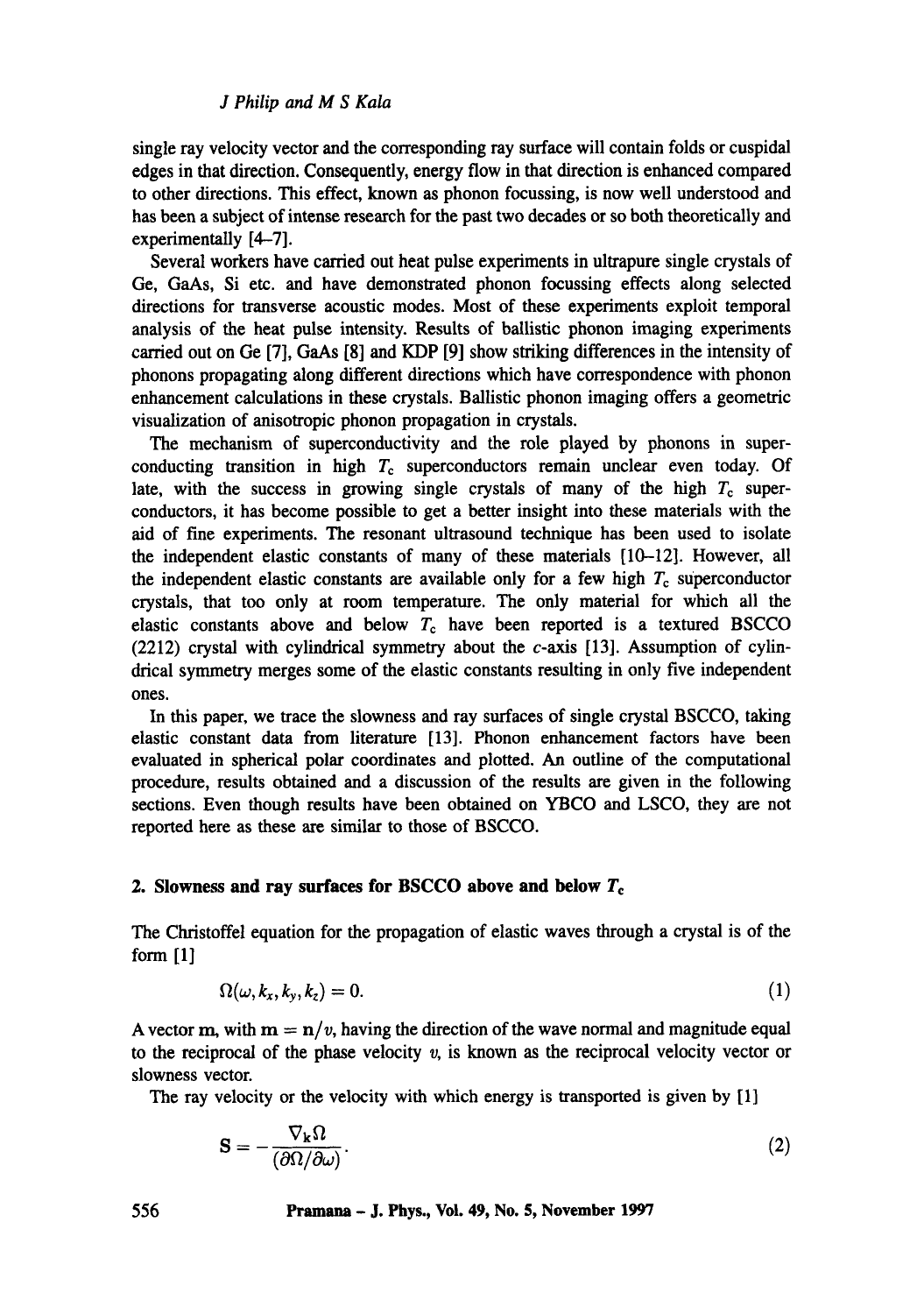

Figure 1. Sections of the slowness surfaces for BSCCO in the *a-c* plane at 20 K. L,  $T_1$  and  $T_2$  denote the quasilongitudinal, pure shear and quasishear modes respectively. Because of transverse isotropy assumed, the surfaces are concentric circles in the *a-b*  plane. Surfaces for *a-c and b-c* planes are identical.

Expressions for the components of the slowness and ray velocities for wave propagation in different planes for orthorhombic symmetry have been used to plot the corresponding surfaces for high  $T_c$  superconductor crystals. Corresponding to the three solutions of equations (1) and (3), three modes of elastic waves propagate in any direction, which correspond to quasilongitudinal, pure shear and quasishear modes. The slowness and ray velocity surfaces have been plotted for the high  $T_c$  superconductor BSCCO in different symmetry planes at two temperatures, one above and the other below  $T_c$ , taking elastic constant data from literature [13].

As is expected for an orthorhombic crystal with cylindrical symmetry, wave propagation in the  $a-b$  plane is isotropic and the corresponding slowness and ray surfaces are simply concentric circles. The surfaces have been plotted for the *a-c* plane at 290 and 20K and those at 20 K are shown in figures 1 and 2. It may be noted that the slowness surface for the quasishear mode deviates from circular shape and contains regions of positive and negative curvatures which give rise to cuspidal edges or folds in the ray surface.

### **3. Computation of phonon enhancement factor for BSCCO**

The direction of energy flux  $(\theta_s, \phi_s)$  is obtained from the ray velocity components which in turn depend on the corresponding directions of the phase velocity  $(\theta_k, \phi_k)$ . This k space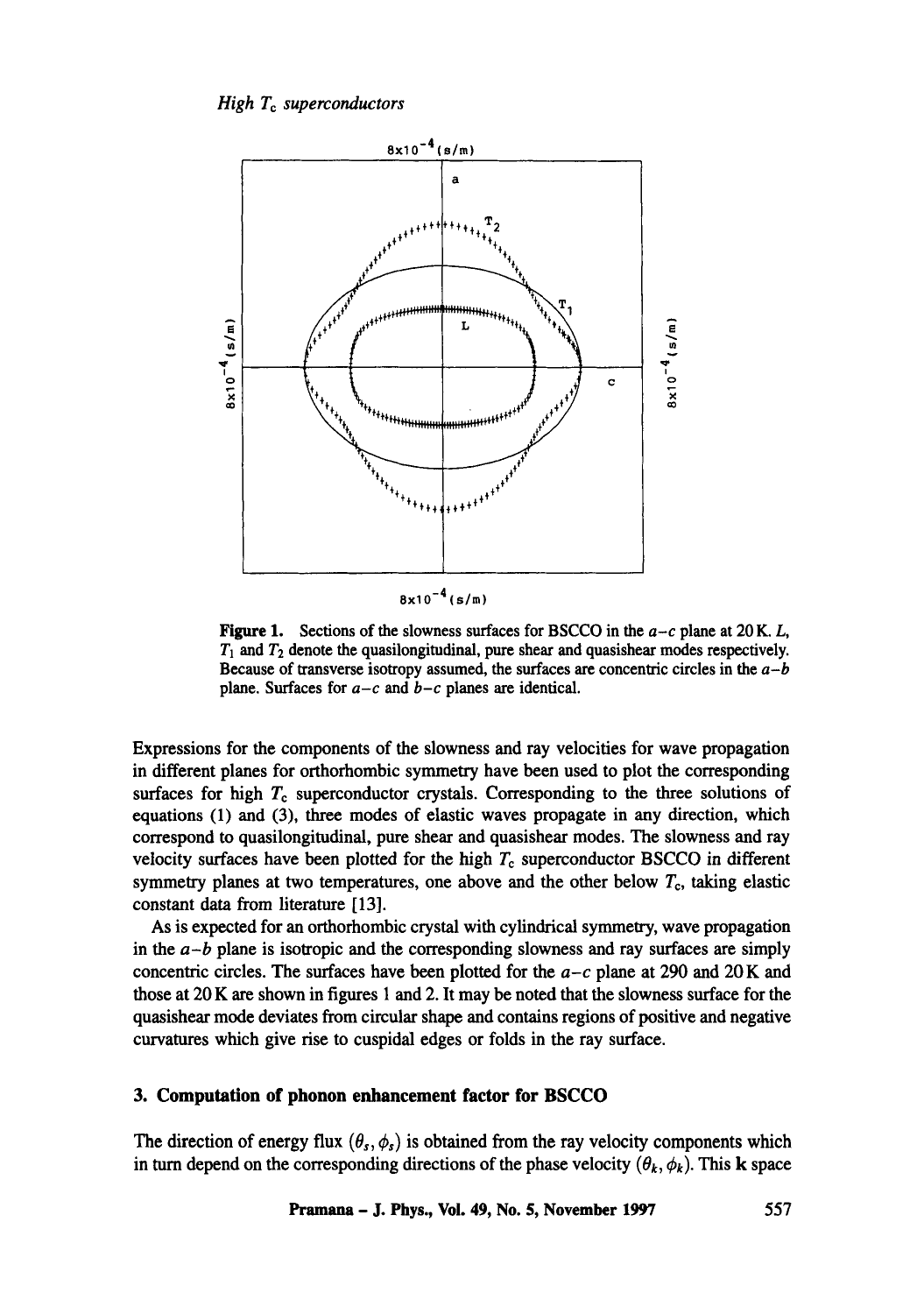*J Philip and M S Kala* 



**Figure 2.** Sections of the ray velocity surfaces for BSCCO at 20 K in the  $a-c$  plane. L,  $T_1$  and  $T_2$  have the same meaning as in figure 1.

**to s space transformation may be expressed as** 

$$
\cos \theta_s = f(\cos \theta_k, \phi_k), \n\phi_s = g(\cos \theta_k, \phi_k),
$$
\n(3)

where the functions  $f$  and  $g$  are determined from the components of  $s$ . Equations (3) are basically a mapping of one two-dimensional space  $(\theta_k, \phi_k)$  into another two-dimensional space  $(\theta_s, \phi_s)$ . The ratio of the product of the differentials in these two spaces is the **Jacobian of the functions f and g. This can be written as** 

$$
d\Omega_s = d(\cos \theta_s) d\phi_s = Jd(\cos \theta_k) d\phi_k = Jd\Omega_k, \qquad (4)
$$

**where the Jacobian is given by** 

$$
J = \begin{vmatrix} \frac{\partial f}{\partial \cos \theta_k} & \frac{\partial f}{\partial \phi_k} \\ \frac{\partial g}{\partial \cos \theta_k} & \frac{\partial g}{\partial \phi_k} \end{vmatrix} . \tag{5}
$$

**This equation provides the desired link between the mathematical formalism and the phonon intensities. The phonon enhancement factor A, defined as the ratio of the solid angle in the phase velocity space to the corresponding solid angle in the ray velocity space, is now related to the Jacobian by the relation [2]** 

$$
A = \left| \frac{\Delta \Omega_k}{\Delta \Omega_s} \right| = \frac{1}{|J|}.
$$
 (6)

**558 Pramana - J. Phys., Vol. 49, No. 5, November 1997**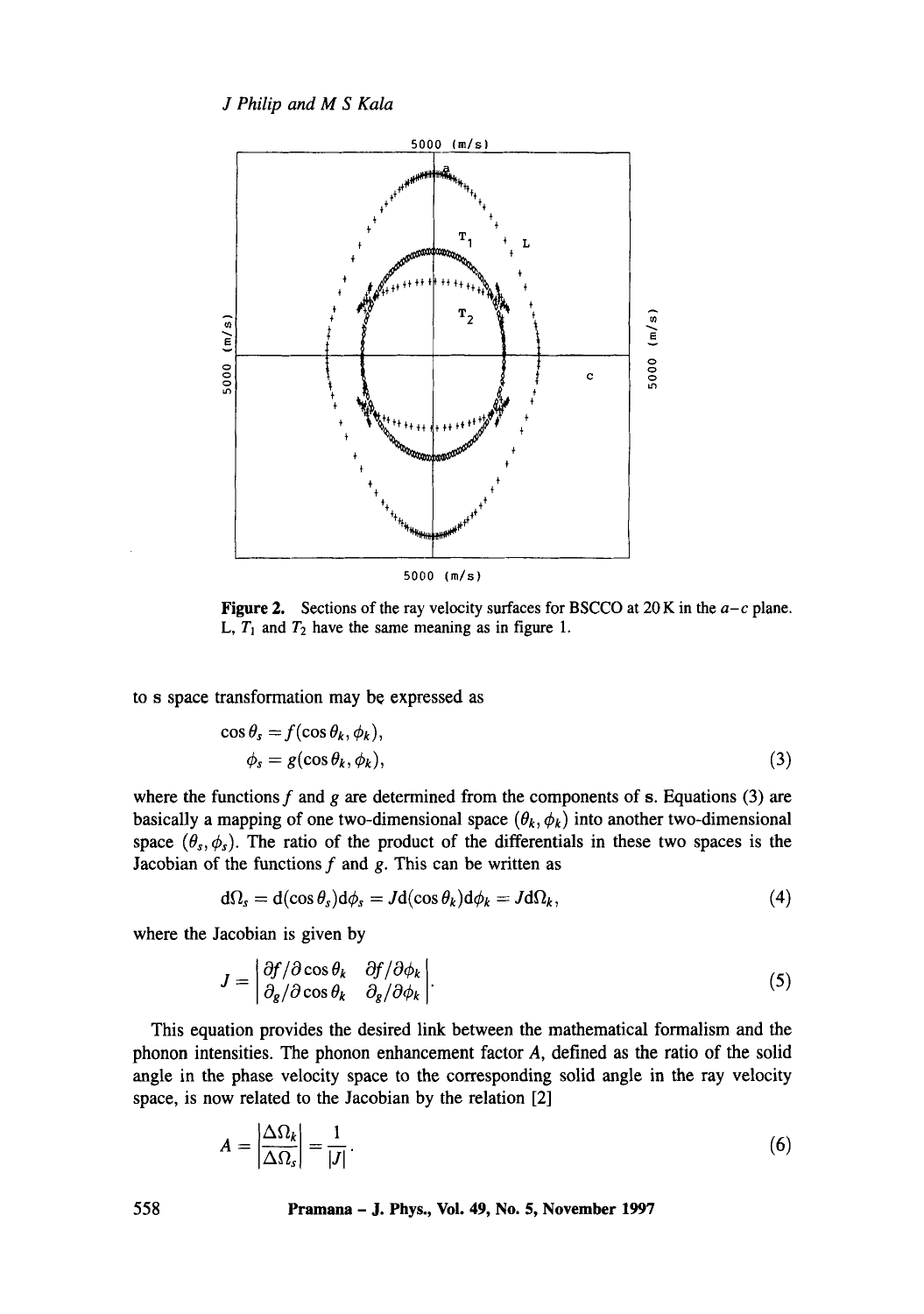

**Figure 3.** Pseudo-3D representation of the distribution of phonon intensities for the quasishear mode of BSCCO at 20 K. A is the phonon enhancement factor, with  $\theta$ (theta) and  $\phi$  (phi) designating the polar and azimuthal angles in spherical polar coordinates.

The geometrical interpretation of the Jacobian J is that  $J = K|k^2| \cos \zeta$ , where K is the Gaussian curvature of the slowness surface and  $\zeta$  is the angle between the phase velocity vector and ray velocity vector. The Gaussian curvature is the product of the two extremal curvatures (inverse radii) of an elemental surface. If either or both of the extremal curvatures vanish,  $J$  and  $K$  will vanish. The Jacobian is dimensionless and is directly related to the phonon enhancement factor  $A$  by  $(6)$ .

We have computed the phonon enhancement factors for single crystal BSCCO at 290 and 20K following the method outlined above. Computations have been performed varying  $\theta_k$  and  $\phi_k$  from 0 to  $\pi/2$ , each in steps of 2° resulting in performing the computation at 2025 points in the wave vector space, Figure 3 gives a pseudo-3D view of the phonon intensities distributed in the first quadrant of the wave vector space for the quasishear mode in BSCCO at 20 K. Even though we have done the computation for the pure shear and quasilongitudinal modes as well, these are not reproduced here as no anomalous features are expected to be exhibited by these modes in phonon intensity distribution. However, similar to the peaks observed in the quasishear mode, very sharp peaks are seen in the enhancement factors for the pure shear and quasilongitudinal modes as well, but in other directions. Mirror reflections of this figure give a complete pseudo-3D representation of the phonon intensities distributed in the wave vector space for quasishear mode.

Phonon enhancement factor is found to take physically unrealistic values for all the modes of wave propagation in certain directions. In certain cases the values run into several thousands, particularly for the pure shear mode. This can be attributed only to singularities occurring in the phonon enhancement factor. As has been described by several workers before [14, 15], these singularities are a consequence of the geometrical acoustics approximation used in the definition and evaluation of phonon enhancement factor. Note that the ray surfaces for the pure shear mode do not contain folds or cusps and so one cannot expect any anomalous values for the phonon enhancement factor for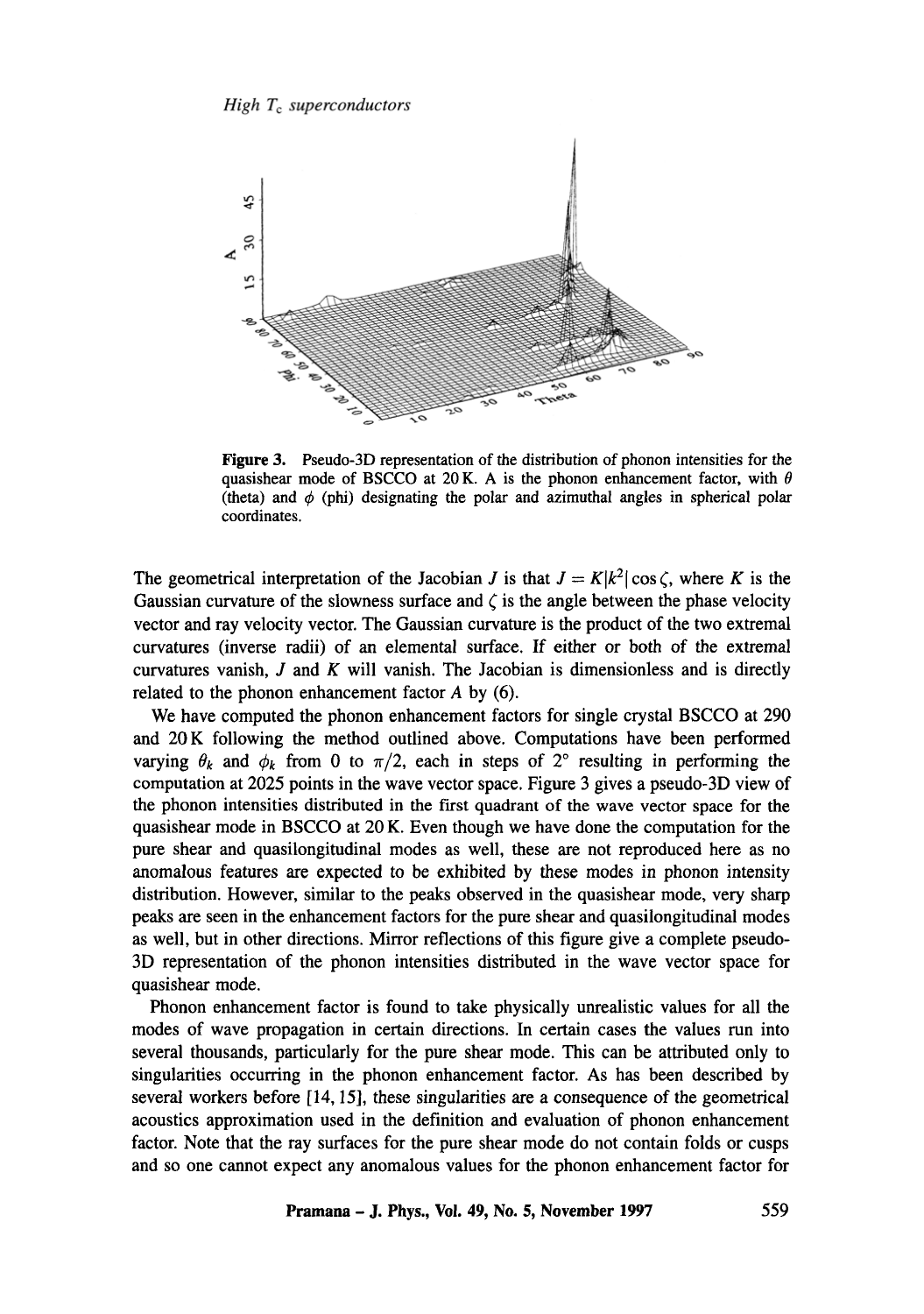

**Figure 4.** Variation of phonon intensity with the polar angle  $\theta$  for the propagation of quasishear mode in the  $a-c$  plane of BSCCO at 20K. The peak in the figure corresponds to the point at which caustics intersect the  $a-c$  plane.

this mode. This is true for the quasilongitudinal mode as well. The only mode for which we can expect to see interesting features in phonon enhancement is the quasishear mode.

We have computed the phonon enhancement factors along the cusp directions for the quasishear mode. The general program developed to compute phonon enhancement factors along general directions has been modified to compute phonon enhancement factors along the directions in which cusps occur in the ray velocity surface. The computation have been performed on BSCCO and the 20 K result is shown in figure 4. The directions in which peaks in phonon intensities occur in this figure correspond to the points at which the caustics intersect the (101) plane in this crystal. A qualitative analysis of the positions of these peaks in comparison with the directions in which cusps occur indicate that these are the directions along which the phonon intensity is getting amplified. The values of phonon enhancement factors are not abnormally high, and these are the directions in which one should look for phonon focussing effects in an experiment. Since the results in YBCO and LSCO are similar to these, they are not reproduced here.

#### **4. Conclusions**

We have computed and plotted the slowness surfaces, ray surfaces and phonon enhancement factors in single crystals of the high  $T_c$  superconductors BSCCO, YBCO and LSCO. The results bring out the changes that the slowness and ray surfaces undergo when the material undergoes superconducting transition. The results indicate that there are no significant changes in these surfaces due to superconducting transition or superconducting transition does not significantly affect the elastic anisotropy of these materials.

It is known that phonon focussing does not have any direct bearing on superconducting transition. All we see is a change in the magnitude of the phonon enhancement factor at temperatures above and below  $T_c$ . This change merely reflects the changes that the elastic